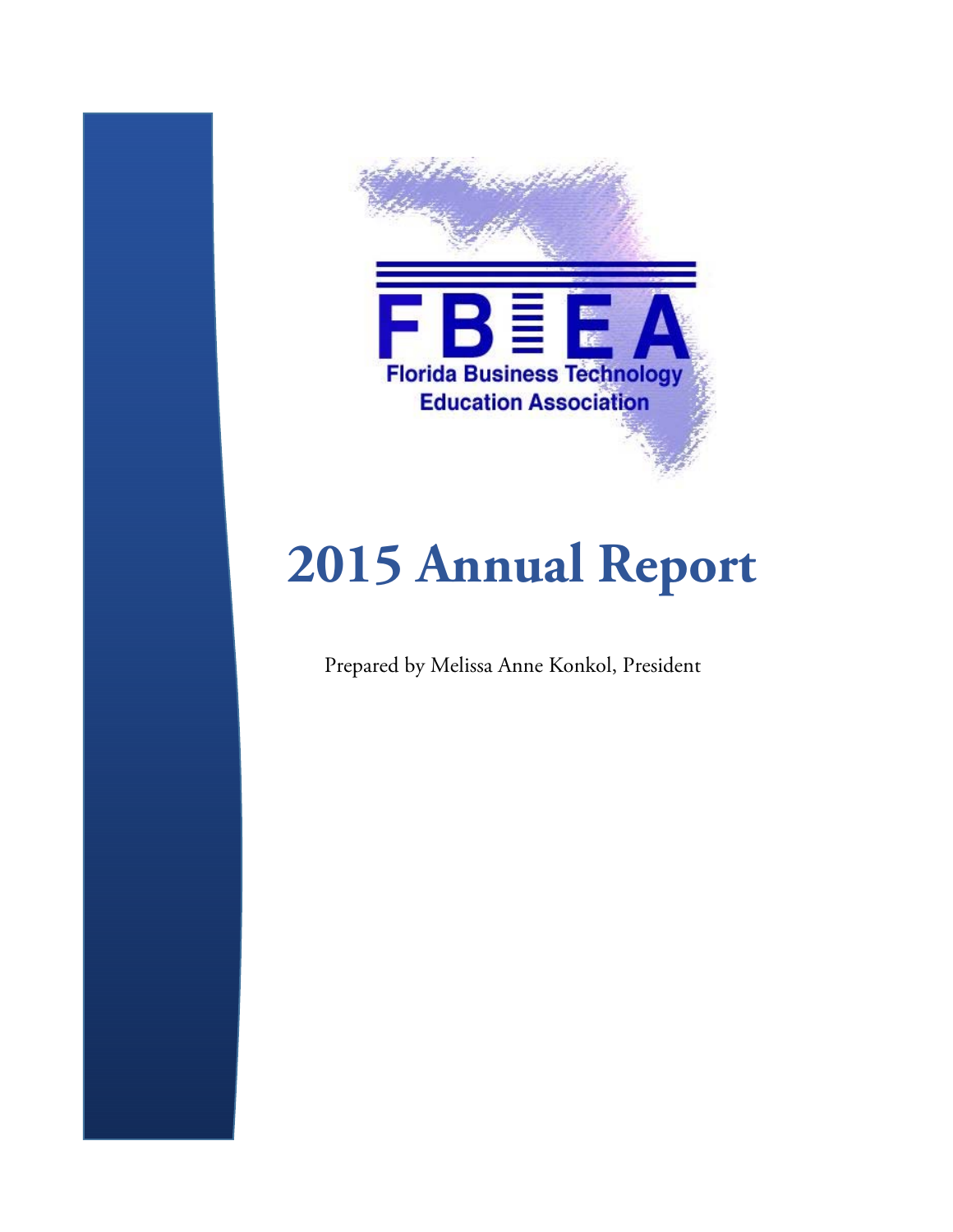# **Table of Contents**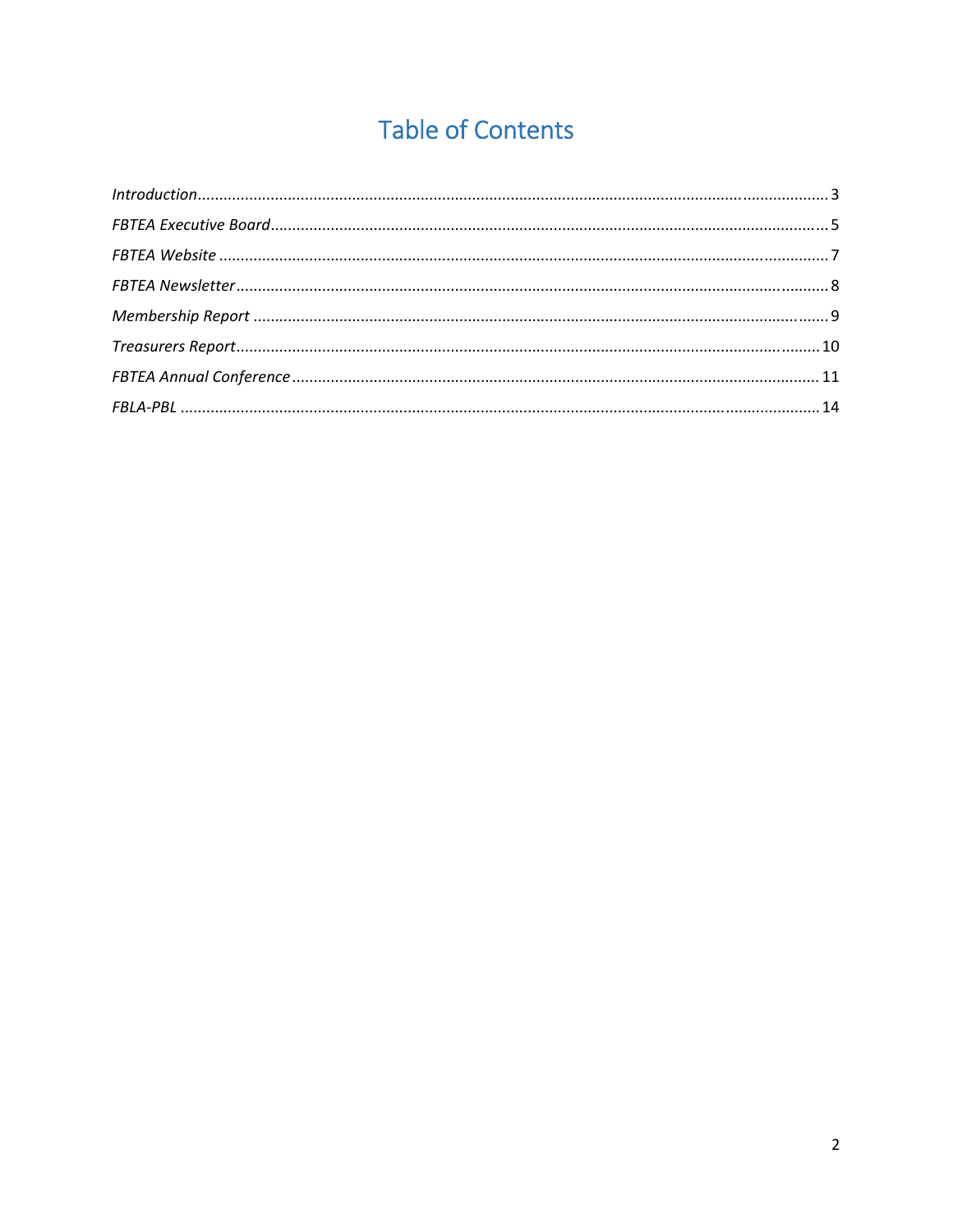# *Introduction*

Florida Business Technology Education Association is a professional association for business technology and marketing educators at the secondary and post‐secondary levels. FBTEA's mission is to foster excellence in Business Technology Education in Florida through professional development, curriculum enhancement, leadership, recognition of outstanding educational commitment, and articulation with the Florida Department of Education and the business community.

The purpose of the Business Technology Education Association is to:

- provide open forums and conferences for the study and discussion of all matters related to the total program of Business Technology Education.
- render assistance and advice to the Florida Department of Education concerning problems pertaining to Business Technology Education.
- cooperate with international, national, state, and local organizations or individuals involved in the continued development of Business Technology Education programs within the state.
- develop the professionalism of business technology educators
- promote the expansion and improvement of Business Technology Education programs within the state of Florida
- support Business Technology Education student organizations (Future Business Leaders of America and Phi Beta Lambda) by encouraging participation in these local, state, and national leadership organizations and the organization of new chapters.
- promote Business Technology Education in the business community
- act as a liaison between Business Technology Educators and the business community
- recognize outstanding Business Technology Educators and community leaders who have demonstrated support and dedication to Business Technology Education.

Membership is extended to all persons interested in working for the improvement of Business Technology Education.

The elected officers of the Association shall be the President, President‐Elect, Secretary, Treasurer, Middle/Junior High Representative, Secondary Representative, Post‐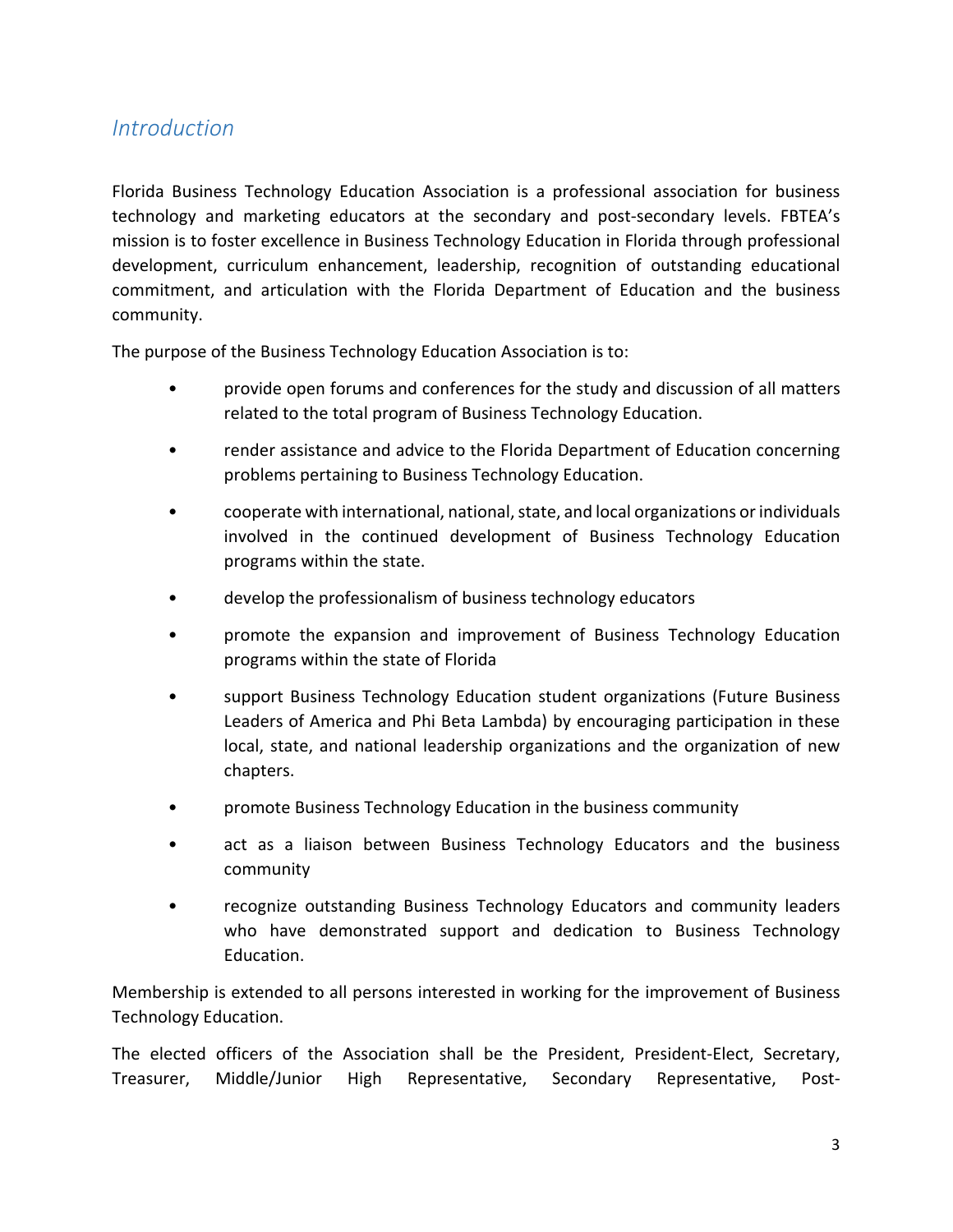Secondary/College/University Representative, SBEA Representative, FACTE Representative and Supervisors Representative.

The Association holds its annual conference in conjunction with the Florida Association for Career and Technical Education conference in the summer.

FBTEA is associated with the Florida Association for Career and Technical Education, Southern Business Education Association and the National Business Education Association.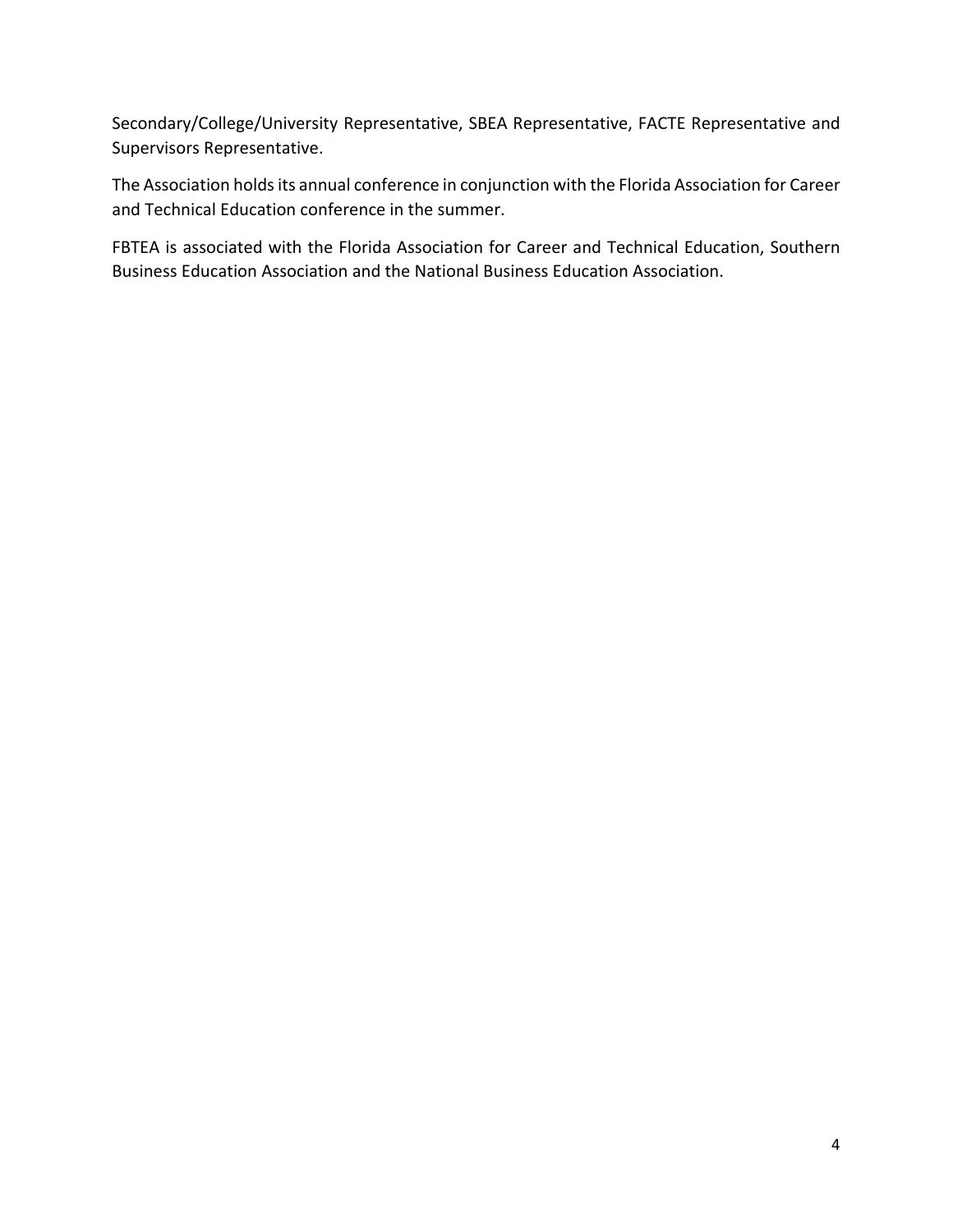# *FBTEA Executive Board*

| Melissa Anne Konkol<br>Gause Academy<br>1395 W Polk Street<br>Bartow, FL 33830<br>863 528-8534<br>melissakonkol@gmail.com | President                                |
|---------------------------------------------------------------------------------------------------------------------------|------------------------------------------|
| Brenda Kirkland<br>Fleming Island High School<br>Orange Park, FL<br>904 612-7310<br>kirkland4@comcast.net                 | President Elect                          |
| Linda Robinson<br>Winter Haven High School<br>Winter Haven, FL<br>863 221-6930<br>linda.robinson@polk-fl.net              | Past President                           |
| Susan Larsen<br>Retired<br>561 310-0515<br>sslarsen@bellsouth.net                                                         | Treasurer                                |
| <b>Alfred Aviles</b><br>Robert E. Lee Senior High School<br>Jacksonville, FL<br>904 742-2276<br>avilesa@duvalschools.org  | Secretary                                |
| Carol Bourke<br>321 537-8696<br>bourkec64@yahoo.com                                                                       | Post-Secondary/Vocational Representative |
| Terry Thomas                                                                                                              | High School Representative               |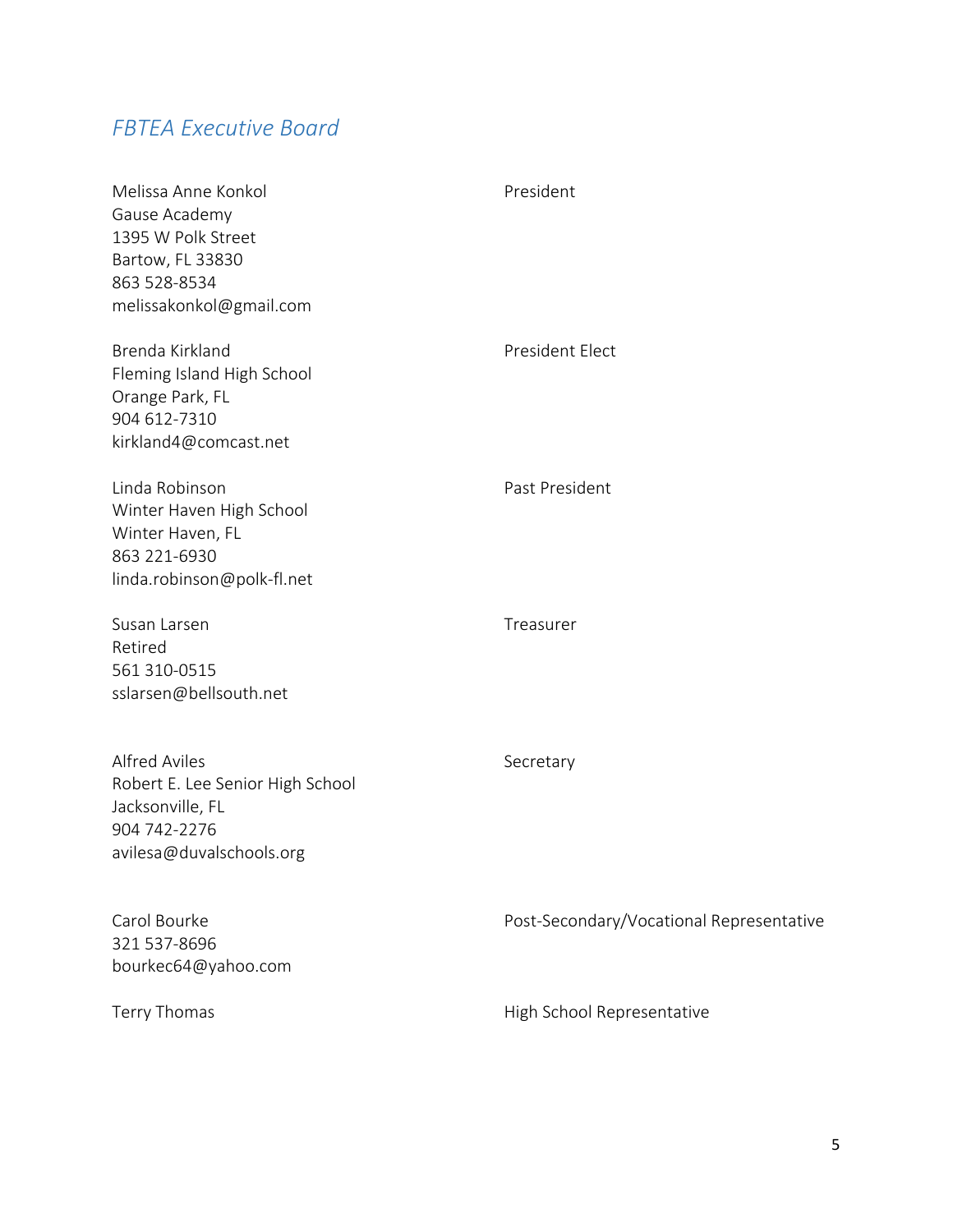| Toby Brandon<br>Duval County Schools<br>Jacksonville, FL<br>904 537-4222<br>brandont1@duvalschools.org      | Middle School Representative |
|-------------------------------------------------------------------------------------------------------------|------------------------------|
| Arlinda Smith<br>Duval County Schools<br>Jacksonville, FL<br>smitha28@duvalschools.org                      | Supervisors Representative   |
| Debbie Perdue<br>Florida Department of Education<br>Tallahassee, FL<br>debra.perdue@fldoe.org               | FL DOE Representative        |
| Carol Petrone<br>Dixie County High School<br>Cross City, FL<br>352 498-6454<br>carolpetrone@dixie.k12.fl.us | <b>FACTE Representative</b>  |
| Yvonne Wilson<br>Retired<br>wilson_yvonne@msn.com                                                           | <b>SBEA Representative</b>   |
| <b>Stacy Huey</b><br>Lakeland Highlands Middle School<br>Lakeland, FL<br>stacy.huey@polk-fl.net             | Newsletter Editor            |
| Webmaster                                                                                                   |                              |

Vacant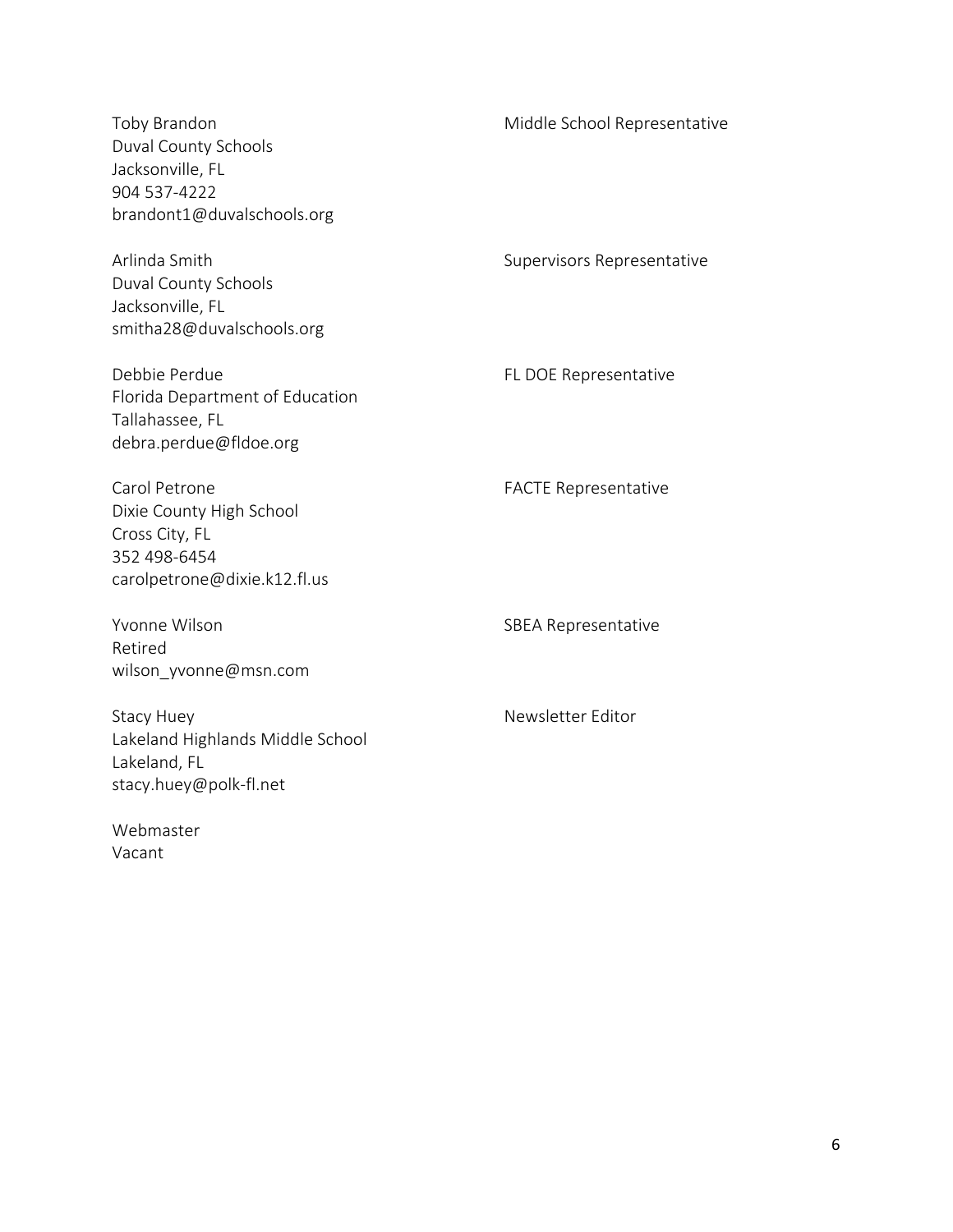# *FBTEA Website*

The FBTEA website is located at www.FBTEA.org. The website contains upcoming dates, pictures from past conferences, a listing of board members, forms – membership link, award and scholarship applications, by-laws, newsletters, past presidents, and links to SBEA, NBEA, FACTE, Florida FBLA‐PBL, FBLA‐PBL, Florida BPA, and BPA.

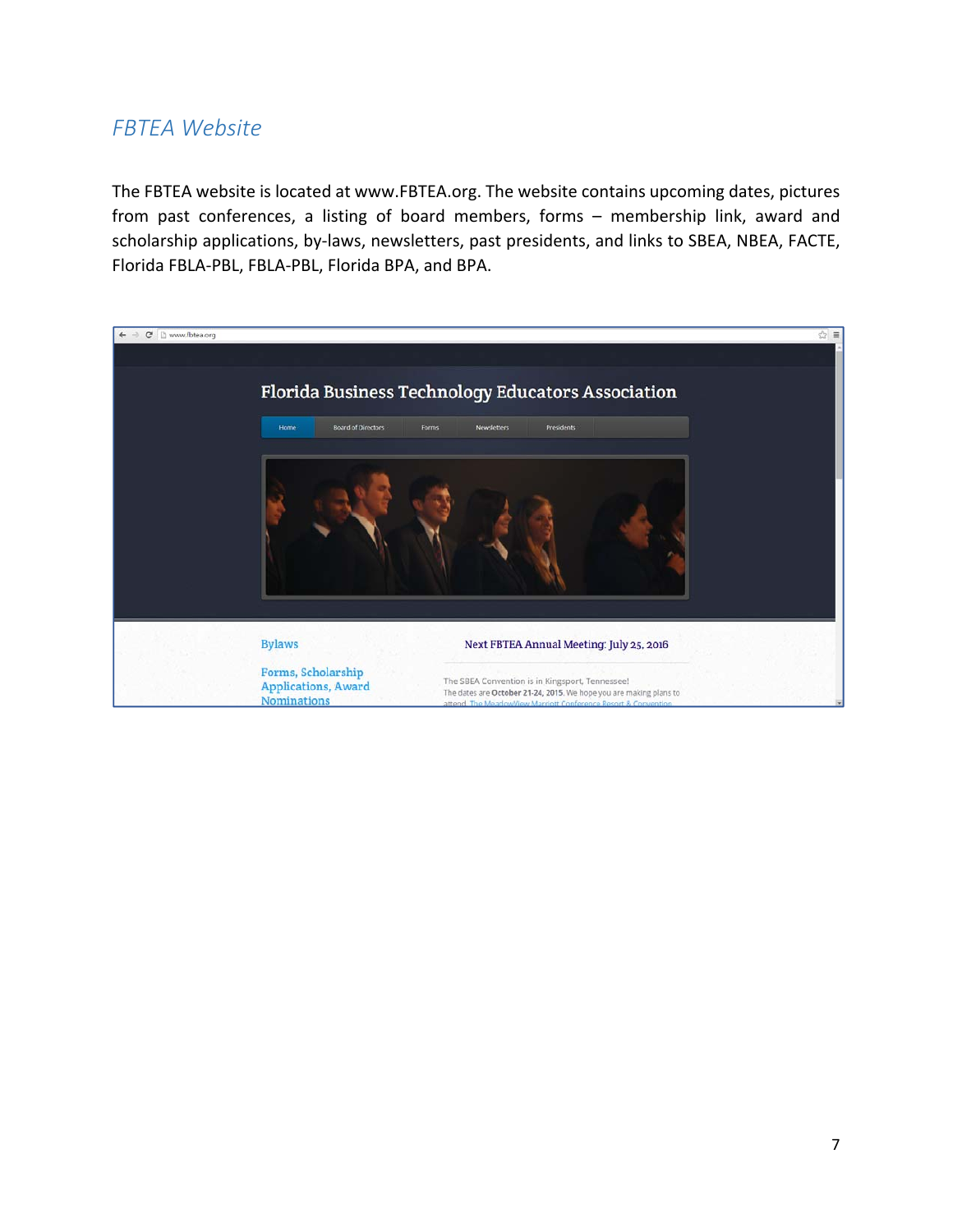# *FBTEA Newsletter*

The FBTEA Newsletter is published quarterly. Our newsletter Editor, Stacey Huey, does an outstanding job putting our newsletter together.

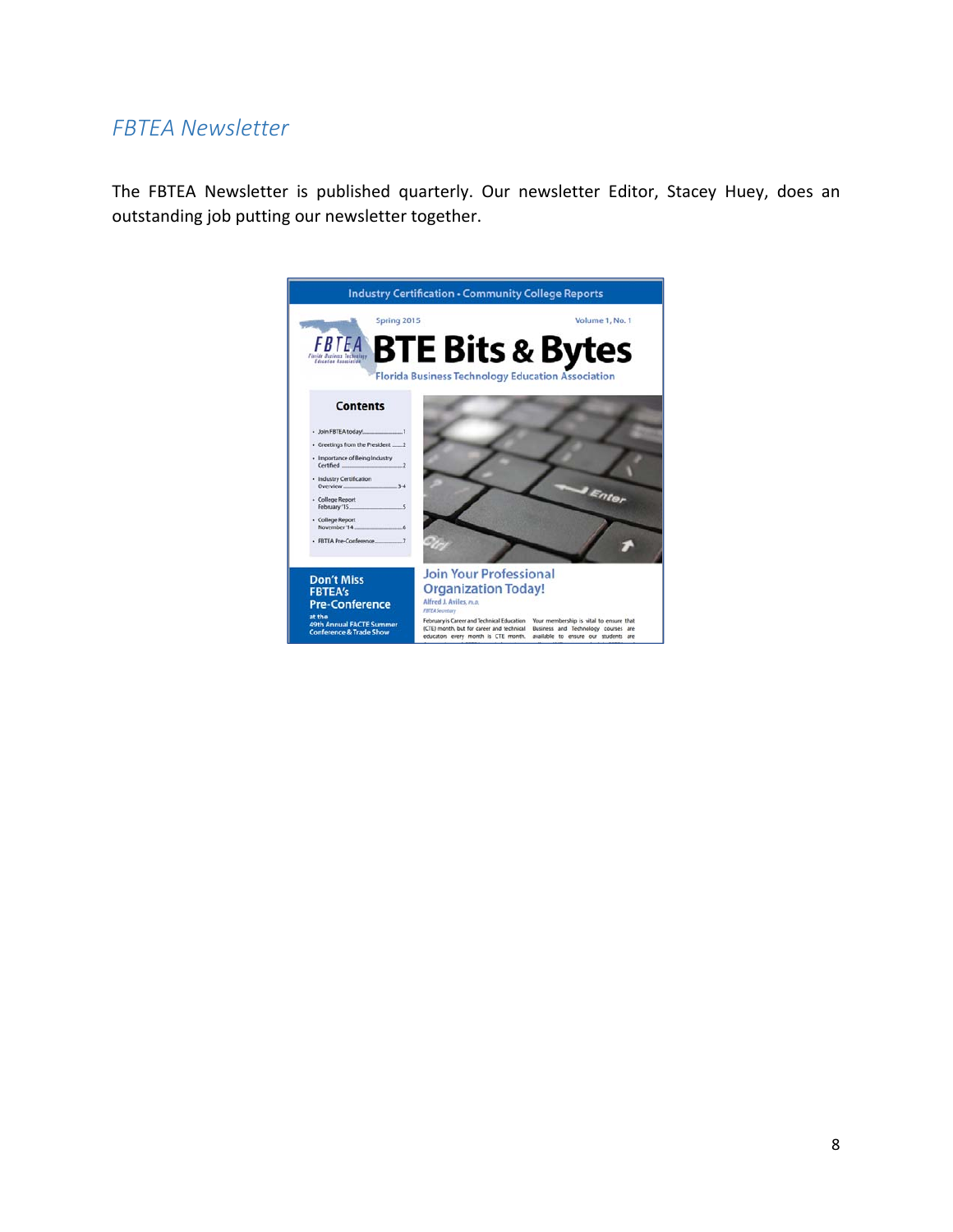# *Membership Report*

Membership in FBTEA is unified with FACTE and is extended to all persons interested in working for the improvement of Business Technology Education.

Our current NBEA Membership as of September 30, 2015, shows 92 members. Our FBTEA membership currently stands at 58 members.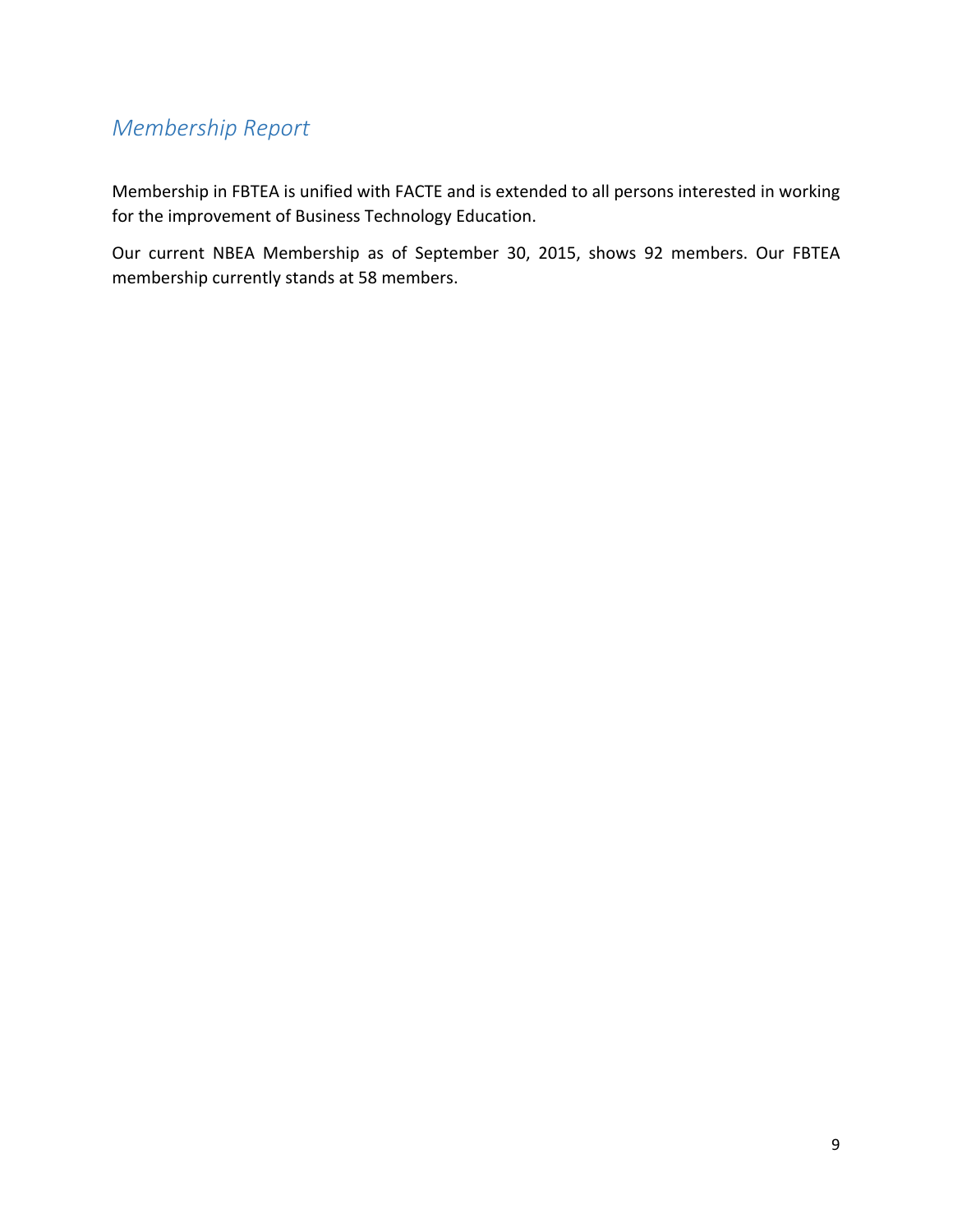# *Treasurers Report*

| <b>FBTEA Financial Statement</b>    |               |                 |                |
|-------------------------------------|---------------|-----------------|----------------|
| November 1, 2014- August 25, 2015   |               |                 |                |
|                                     |               |                 |                |
| <b>Item</b>                         | <b>Income</b> | <b>Expenses</b> | <b>Balance</b> |
| Beginning Balance--November 1, 2014 |               |                 | 11,061.38      |
|                                     |               |                 |                |
| <b>Membership Dues</b>              | 1,290.00      |                 |                |
| <b>SBEA Incentive</b>               | 27.00         |                 |                |
| Conference Registration 2014        | 1,034.81      |                 |                |
|                                     |               |                 |                |
| <b>Credit Card Fees Square</b>      |               | 21.17           |                |
| <b>SBEA Travel</b>                  |               | 1,197.87        |                |
| <b>Board Travel - November</b>      |               | 1,108.18        |                |
| Board Travel - February             |               | 1,030.86        |                |
| JB Coachline, Inc.                  |               | 390.00          |                |
| <b>Bakers Trophy</b>                |               | 37.00           |                |
| Memory Marsan Carr's mother         |               | 25.00           |                |
| <b>Supplies</b>                     |               | 250.86          |                |
| Free Yellow--Domain/Host Package    |               | 191.84          |                |
| <b>Annual Corporation Renewal</b>   |               | 61.25           |                |
| Postage--Newsletter                 |               | 31.85           |                |
| <b>FACTE Memberships</b>            |               | 45.00           |                |
| Newsletter                          |               | 223.42          |                |
| Conference Luncheon 2015            |               | 275.75          |                |
| Presenter Gifts--Conference 2015    |               | 19.97           |                |
| <b>Brochures</b>                    |               | 149.79          |                |
| <b>Gift Baskets--FACTE</b>          |               | 48.60           |                |
| Plaque                              |               | 80.25           |                |
|                                     |               |                 |                |
| <b>Total Income</b>                 | 2,351.81      |                 |                |
| <b>Total Expenses</b>               |               | 5,188.66        |                |
| Ending Balance--August 25, 2015     |               |                 | 8,224.53       |
|                                     |               |                 |                |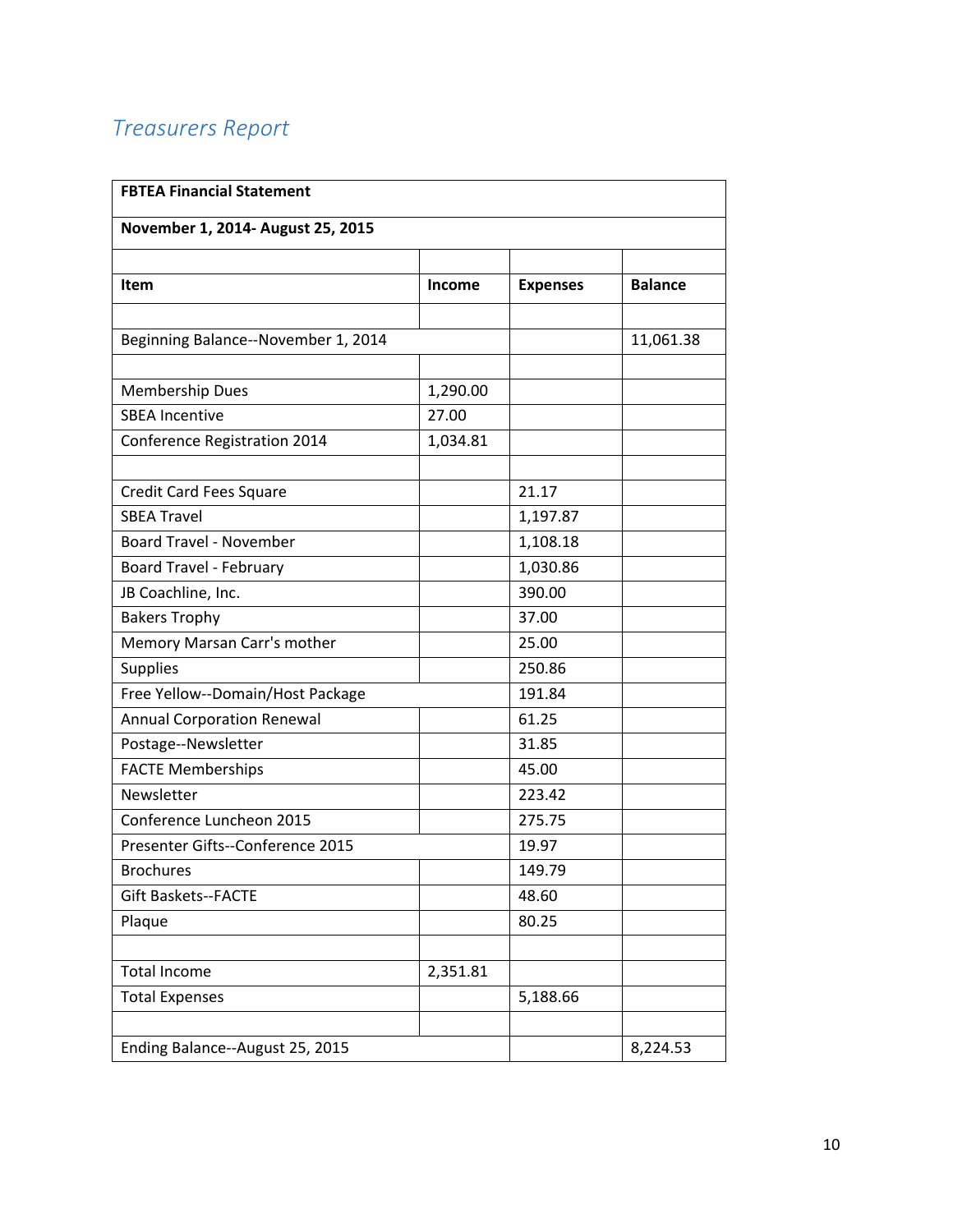# *FBTEA Annual Conference*

The FBTEA Annual Conference was held on July 27, 2015 at Duncan U Fletcher High School in Neptune Beach. Past‐President, Linda Robinson, was the conference chair.

Our conference included industry certification training as well as several interesting sessions for attendees to enjoy. Attendance was doubled from the previous year.

| <b>Industry Certification Lab</b><br><b>Training</b><br>9:00 a.m. - 12:00 noon (all<br>sessions are concurrent) | Lab E7-Microsoft Office Specialist<br>(Word Core, Word Expert, Excel<br>Core, Excel Expert, PowerPoint,<br>Access, or Outlook); Adobe<br>Products (Photoshop ACA,<br>InDesign, Illustrator CS6); Middle<br>school certifications (Digital Tools,<br>Photoshop ACA, etc.) | <b>Arlinda Smith and Duval Public</b><br><b>Schools Business Teachers</b><br>presiding |
|-----------------------------------------------------------------------------------------------------------------|--------------------------------------------------------------------------------------------------------------------------------------------------------------------------------------------------------------------------------------------------------------------------|----------------------------------------------------------------------------------------|
| <b>Workshop 1</b><br>$(9:00 a.m. - 9:50 a.m.)$                                                                  | <b>Classroom E6-How to Best Utilize</b><br><b>Business Partners</b>                                                                                                                                                                                                      | <b>Arlinda Smith/Alfred Aviles</b>                                                     |
| <b>Workshop 2</b><br>$(10:00 a.m. - 10:50 a.m.)$                                                                | <b>Classroom E6-How to Earn 3 MOS</b><br>Certification in One Year Using<br>GMetrix, Linda H. Robinson                                                                                                                                                                   | Linda H. Robinson/Carol Bourke                                                         |
| <b>Workshop 3</b><br>$(11:00-11:50 a.m.)$                                                                       | <b>Classroom E6-Learn Key-Scott</b><br>Walker                                                                                                                                                                                                                            | <b>Scott Walker/Melissa Konkol</b>                                                     |
| Lunch                                                                                                           | Duncan Fletcher HS (included in                                                                                                                                                                                                                                          | <b>Linda Robinson</b>                                                                  |
| $(12:00$ noon - 12:50 p.m.)                                                                                     | preconference registration),<br>Room E8                                                                                                                                                                                                                                  |                                                                                        |
| <b>FBTEA Business Meeting</b><br>$(1:00-2:00 p.m.)$                                                             | Classroom E8-Melissa Konkol,<br><b>FBTEA President presiding</b>                                                                                                                                                                                                         | Melissa Konkol, FBTEA President                                                        |
| <b>Industry Certification Testing</b><br>$(2:00-4:00 p.m.)$                                                     | Lab E7-Adobe, MOS, Digital<br>Tools, etc. (one certification is<br>included in your conference<br>registration)                                                                                                                                                          | <b>Duval Public Schools Business</b><br><b>Teachers presiding</b>                      |
| <b>Workshop 4</b><br>$(2:00-2:50 p.m.)$                                                                         | Classroom E6-FBLA Update-Jody<br>Jones, FBLA State Adviser                                                                                                                                                                                                               | Jody Jones/Brenda Kirkland                                                             |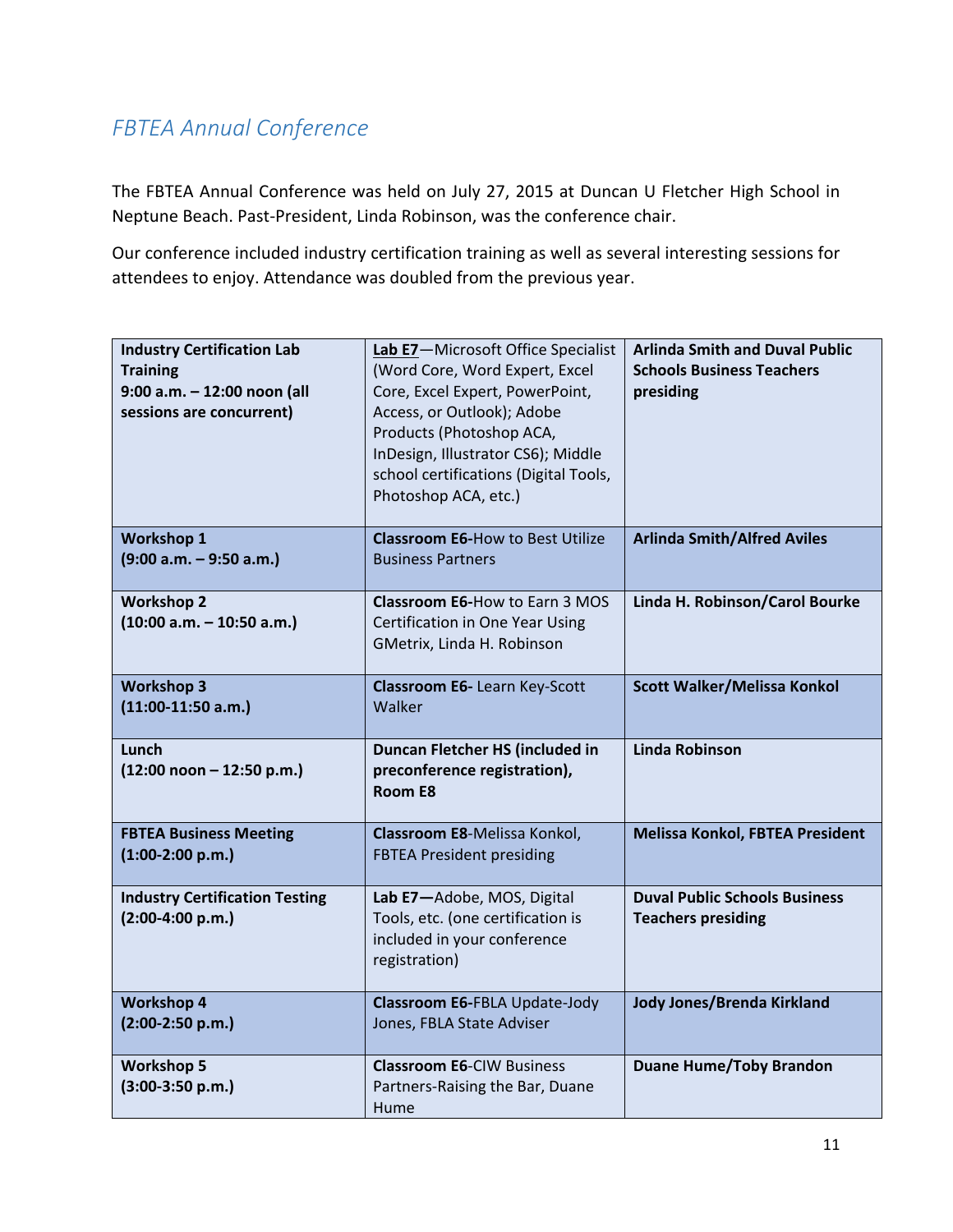

President Elect Brenda Kirkland, President Melissa Konkol, Supervisor Rep Arlinda Smith and Past‐ President Linda Robinson.



FACTE Rep Carol Petrone assisting with the certification training.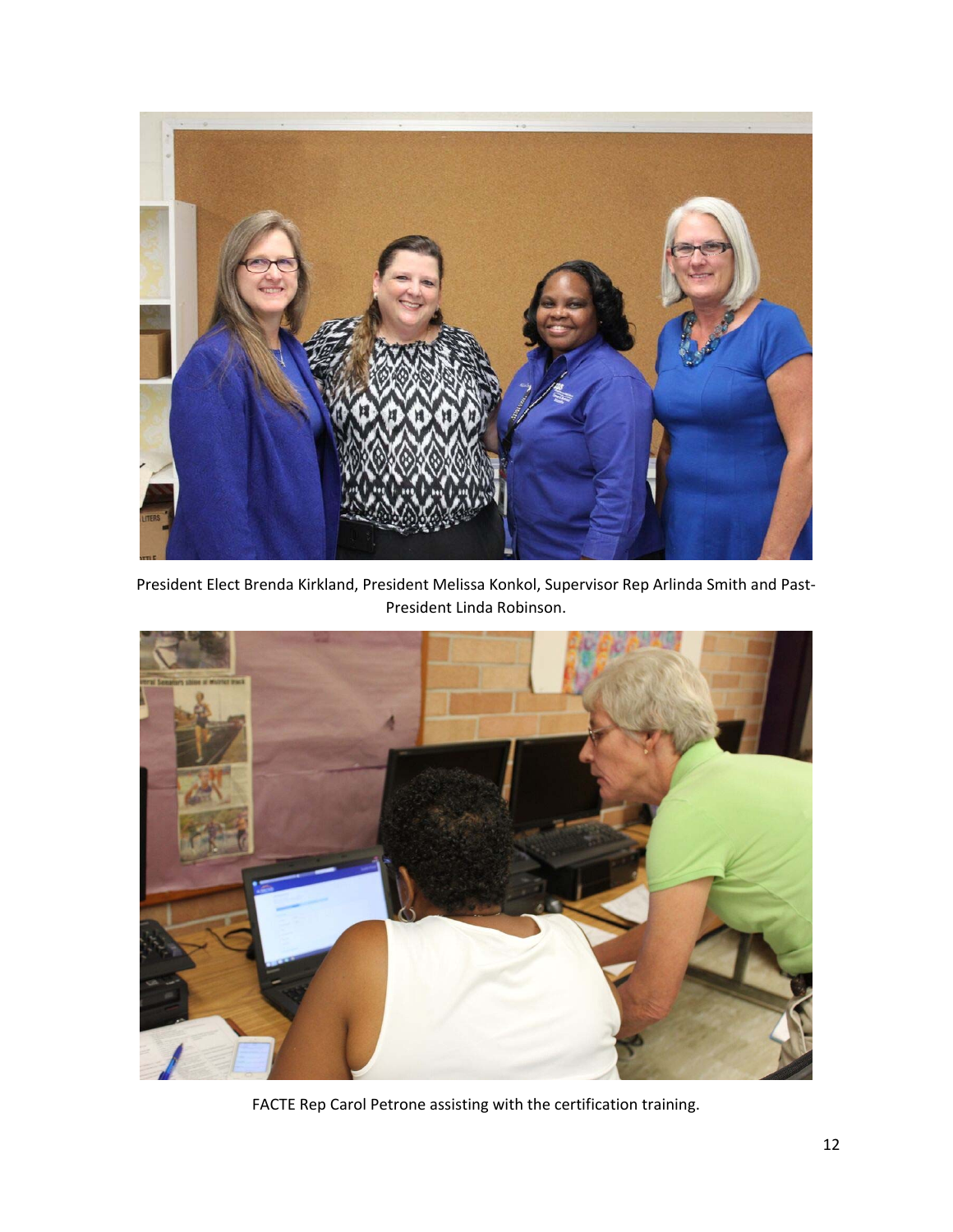

Secretary, Alfred Aviles presenting.



Business luncheon.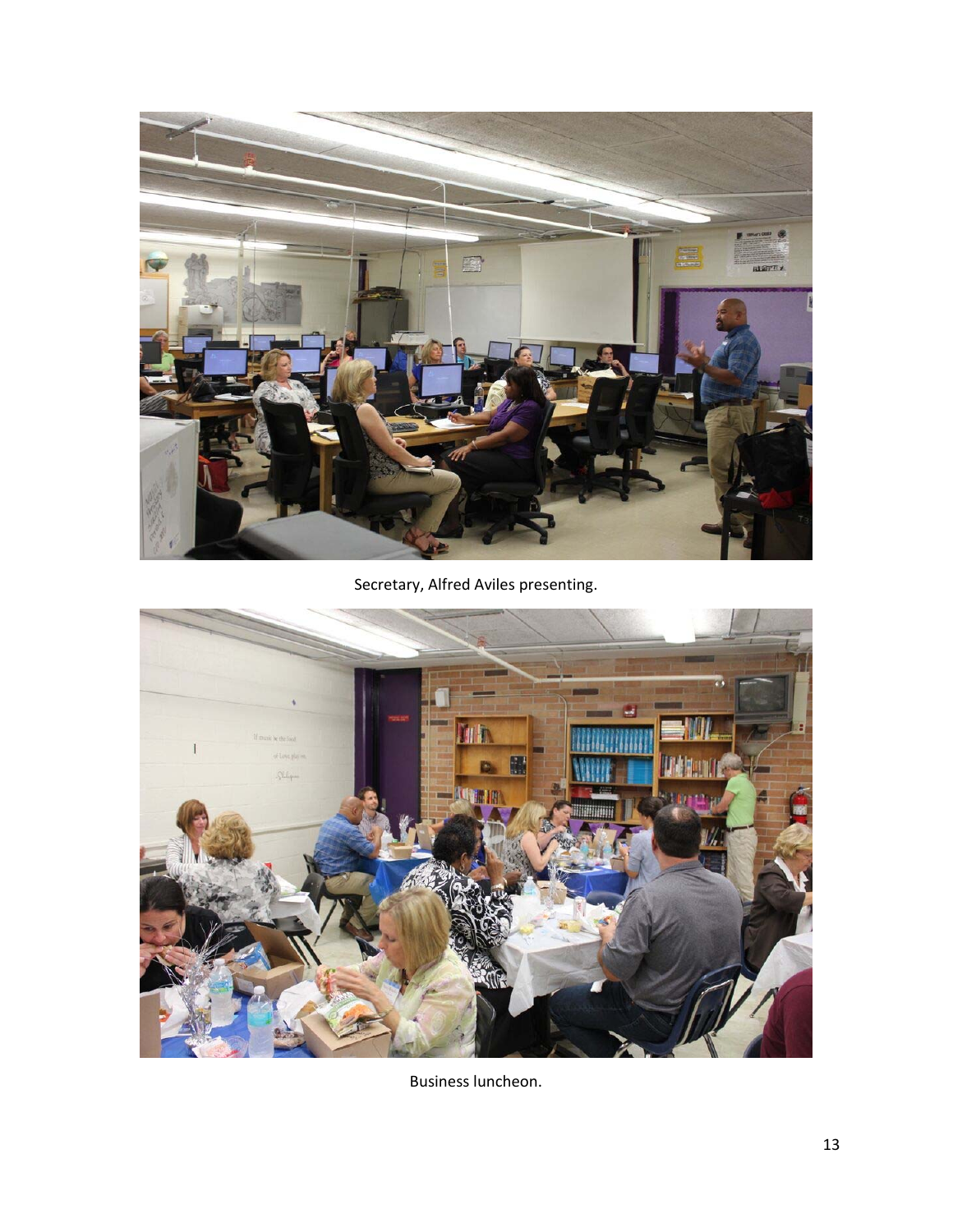# *FBLA‐PBL*



This summer, Florida's top students, along with their teachers and local advisers, traveled to Chicago, Illinois to participate in five days of intense leadership workshops, award programs, and national competitions at the 2015 Future Business Leaders of America‐Phi Beta Lambda National Leadership Conference.

Future Business leaders of America/Phi Beta Lambda is a national, non‐profit organization devoted to preparing students for successful careers in business professions. FBLA‐PBL serves both high school and college students and is America's largest and oldest student business organization. FBLA serves the secondary portion of this organization while PBL serves the post‐ secondary sector.

# Florida FBLA National Winners July 2015, Chicago, IL

# **Accounting II**

5th place Daniel Weiland, Coral Reef High School

# **American Enterprise Project**

5<sup>th</sup> Place Mater Academy Charter High School

# **Business Financial Plan**

1<sup>st</sup> place Andy Alfonso, Julissa Ortega, Mater Academy

# **Business Plan**

10<sup>th</sup> place Quincy Dougherty, Deborah Mendez, Tina Nguyen, Palm Beach Gardens High School

# **Computer Problem Solving**

1<sup>st</sup> place Benjamin Simon, Middleton High School 6th place Philip Vitus, American Heritage High School

# **Cyber Security**

1<sup>st</sup> place Anthony Olive, Palm Beach Central High

# **Desktop Application Programming**

3rd place Avinash Perera, Lakewood High School 10th place Dean Justiniano, Lakewood High School

#### **Digital Design**

- 3<sup>rd</sup> place Connor Hill, Kailey White, Osceola High School
- 6th place Chase Cabre, Jay Hirapara, Kate Villanueva, Armwood High School

# **Digital Video**

- 6<sup>th</sup> place Zach Bias, Sydney Ford, Creekside High
- 9th place Savannah Bedillion, Durkan Memon, Jonathan Moreno, Osceola High School

## **FBLA Principles & Procedures**

3<sup>rd</sup> place Marina Chan, C. Leon King High School

#### **Global Business**

7th place Amol Patadia, Neel Shah, Allen Oommen Bartow High School

# **Health Care Administration**

8<sup>th</sup> place Keshav Shah, C. Leon King High School

# **Introduction to Business Communication**

6th place Daniel Egitto, Vanguard High School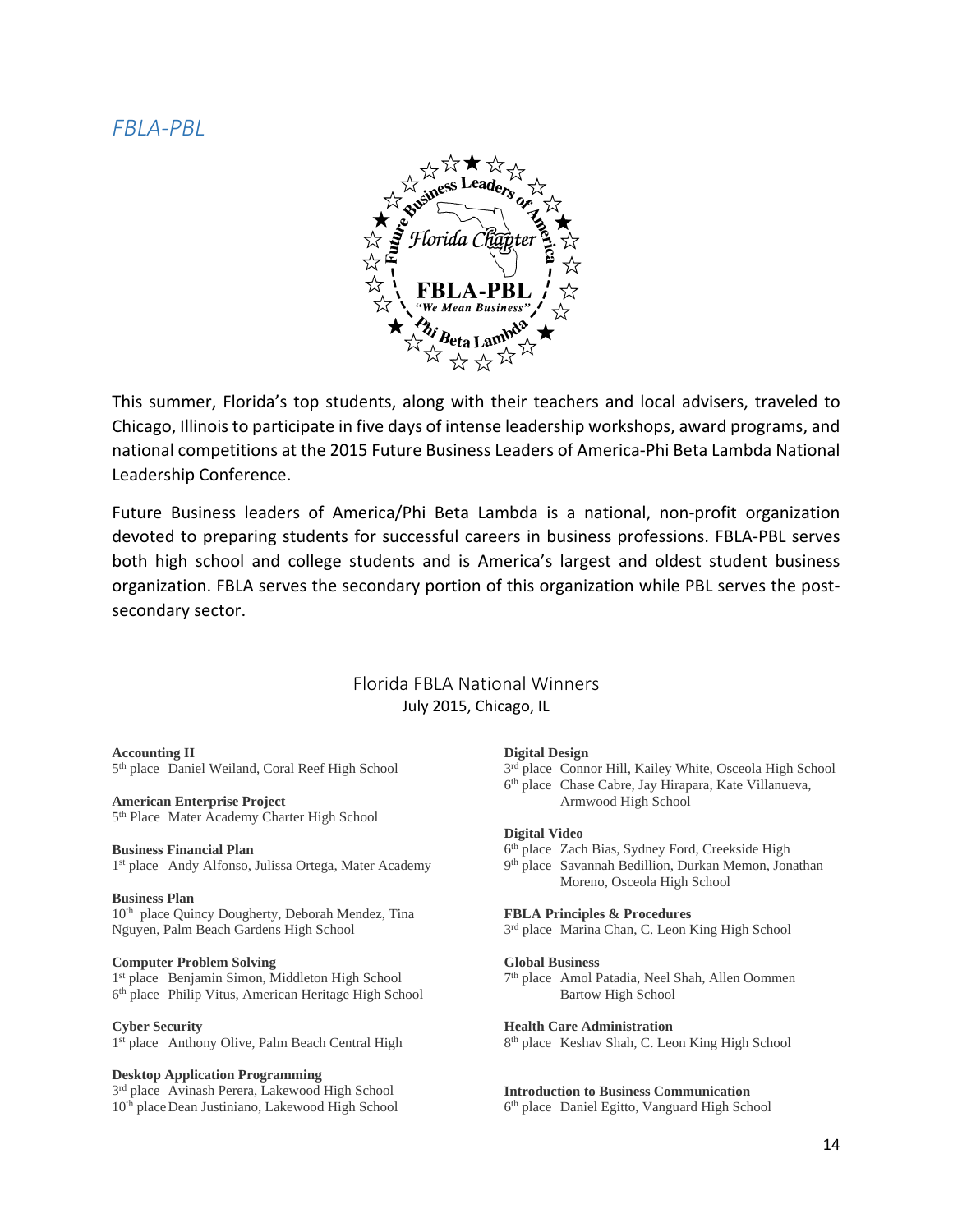# **Introduction to Information Technology**

1<sup>st</sup> place Shawn Simon, Strawberry Crest High School

#### **Job Interview**

5th place Maya Patel, Freedom High School

# **Local Chapter Annual Business Report**

2nd placeMater Academy Charter High School

# **Management Information Systems**

6th place Brandon Chung, Matthew Monjarrez Coral Gables High School

# **Marketing**

6th place Shrey Agarwal, Evan Ellis, Keerthi Premkanth Strawberry Crest High School

# **Microsoft Office Specialist--Word**

7th place Joanna Song, Buchholz High School

#### **Public Service Announcement**

10th place Olivia Gibson, Elliot Sailes, Lakewood High

# **Securities & Investments**

5th place Salvador Robles, Buchholz High School 8th place, Ethan Smith, Lakewood High School

# **Sports & Entertainment Managment**

1<sup>st</sup> place Conor Kickhoefer, Victor Piresl Ean Shwartz American Heritage High School

# **Virtual Business Challenge**

2nd place Basel Al-Johani, Pensacola High School 10<sup>th</sup> place Tyler Sankel, Vikash Singh, Lakewood High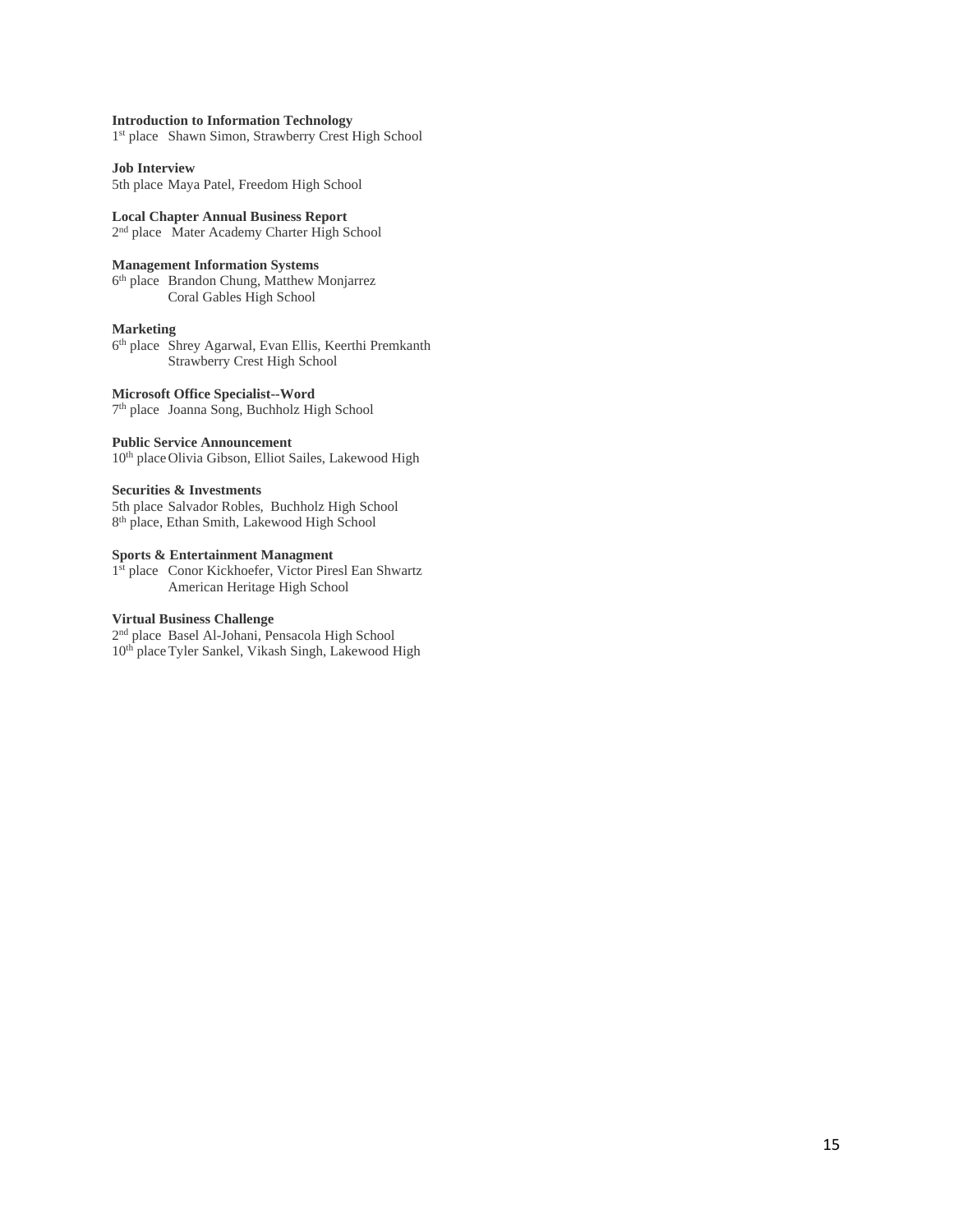# Florida PBL National Winners June 2015, Chicago, IL

# **Accounting Analysis & Decision Making**

- 4th place Man Ko, Yehuden Weatherspoon, Christopher Wong, Miami Dade College-Kendall 6th place Jessica Corbett, Laura Sugrue, Hillsborough Community College
- **Accounting Principles**

3rd place Eduard Reynoso, Miami Dade College-North

## **Business Communication**

9th place David Adams, Pasco-Hernando State College-North 5<sup>th</sup> place Roberto Bermudez, Noe Gonzalez, Stephanie

Gutierrez, Miami Dade College-Homestead

# **Business Ethics**

- 3rd place Matthew Bryan, Natalie Cabo, Jonathan Gallego, Miami Dade College-North
- 4th place Abner Molina, Chris Parkinson, Leon Saunders Broward College

# **Business Law**

3rd place Ruby Fernandez, Carlos Rocha, Webber International University

# **Community Service**

5th place Miami Dade College-Kendall 10<sup>th</sup> place Broward College

# **Computer Concepts**

8<sup>th</sup> place Delponja-rai Howard, Florida State University

# **Contemporary Sports Issues**

4th place Kyle Cox, Polk State College

# **Desktop Publishing**

6th place Danielle Shu, University of Florida

# **Economic Analysis & Decision Making**

9<sup>th</sup> place Raul Barnes, Ralph Mompoint, Eduard Reynoso, Miami Dade College-North 10th place Shane Cataract, Hillsborough Comm. College

## **Emerging Business Issues**

1<sup>st</sup> place Elizabeth Alvarez, Lais Negron, Florida International University

# **Entrepreneurship Concepts**

6th place Alicia Bednar, Chipola College 9th place Michael Nyhan, South Florida State College

# **Financial Analysis & Decision Making**

6<sup>th</sup> place Antonio Cajade, Kelly Loy, Nicholas Mallery, Miami Dade College-Kendall

# **Financial Concepts**

3rd place Mary Grace Parker, Seminole State College 6th place Klevi Bejo, University of Miami

7<sup>th</sup> place Christian Horn, University of Miami

## **Financial Services**

1st place William Graham, Chipola College

# **Forensic Accounting**

3rd place Giselle Garcia, Kevin Trujillo, Miami Dade College-Kendall 9<sup>th</sup> place Alexander Anderson, Alicia Barton, Alicia Bednar, Chipola College

# **Future Business Educator**

4th place Dieff Vital, Miami Dade College-Wolfson 6th place Catherine Acosta, Miami Dade College-Kendall

# **Future Business Executive**

9<sup>th</sup> place Kevin Carballe, Florida International University

## **Help Desk**

7th place Susan Burns, Chipola College

# **Hospitality Management**

3rd place Natalie Calvo, University of Florida

## **Human Resource Management**

9<sup>th</sup> place Elizabeth Batts, Catherine Steiner, South Florida State College

# **Impromptu Speaking**

2<sup>nd</sup> place Naomi Stiwich, State College of Florida

# **Integrated Marketing**

7th place Austin Anderson, Giovanni Rodriguez, Reshma Thomas, Broward College 8th place Ana Benes-Lugo, Shanna Knowles, Claudia Romero, Miami Dade College-Kendall

# **Local Chapter Annual Business Report**

5<sup>th</sup> place Florida State University

## **Macroeconomics**

4th place Adrian Peart, Florida International University

# **Marketing Concepts**

9<sup>th</sup> place Stephanie Gonzalez, Miami Dade College-North

# **Microeconomics**

2nd place Shane Cataract, Hillsborough Comm. College

# **Network Design**

8th place Yaohua Hu, Jerry Osorio, Jaime Palencia, Miami Dade College-North

## **Parliamentary Procedure**

2nd place Lucia Ahmed, Albert Amaya, Angel Juan, Michelle Rodriguez, Florida International Univ.